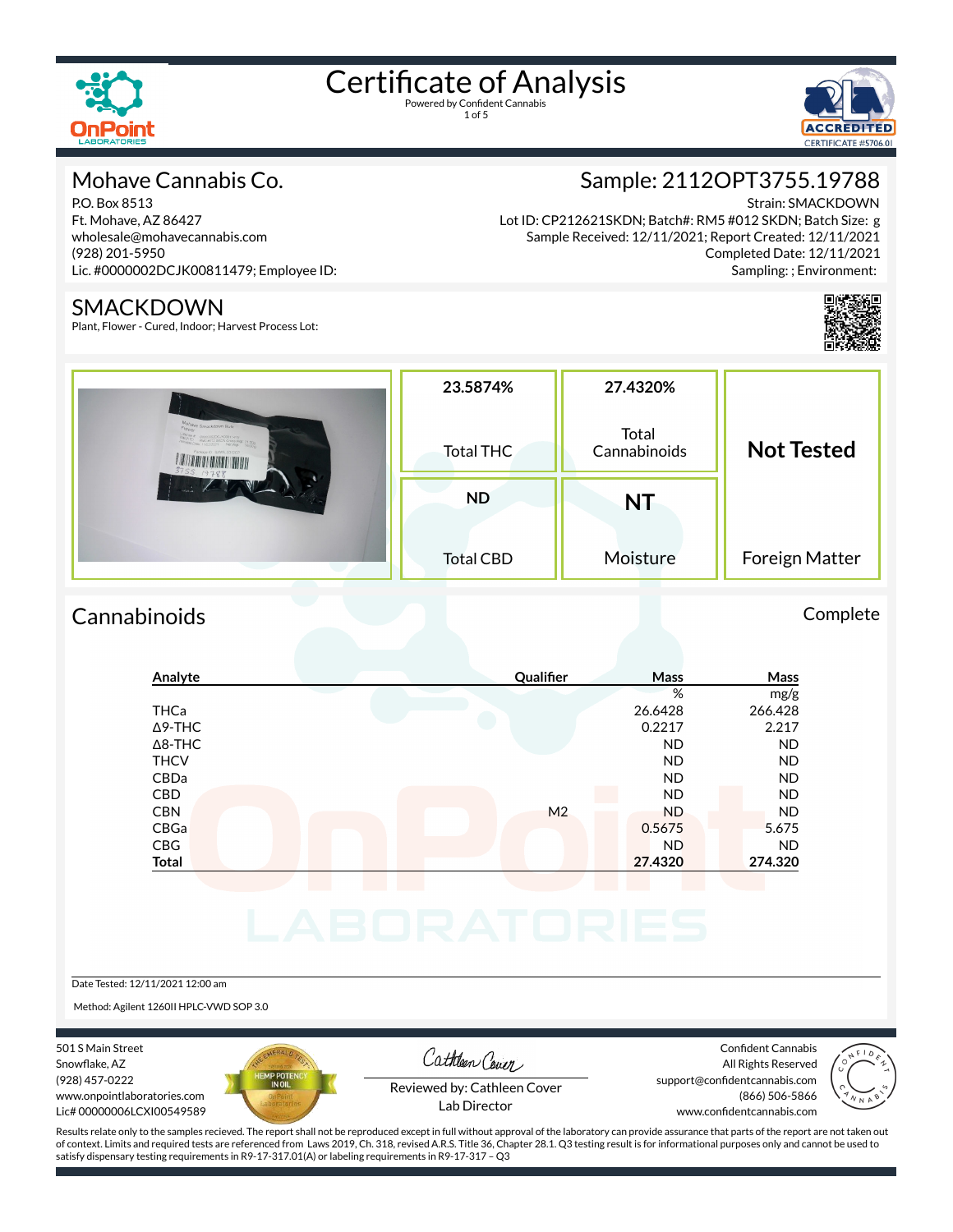

2 of 5



#### Mohave Cannabis Co.

P.O. Box 8513 Ft. Mohave, AZ 86427 wholesale@mohavecannabis.com (928) 201-5950 Lic. #0000002DCJK00811479; Employee ID:

#### SMACKDOWN

Plant, Flower - Cured, Indoor; Harvest Process Lot:

#### **Terpenes**

| Analyte                | Qualifier | .OQ    | Limit | <b>Mass</b>                               | <b>Status</b> |
|------------------------|-----------|--------|-------|-------------------------------------------|---------------|
|                        |           | %      | $\%$  | %                                         |               |
| δ-Limonene             |           | 0.0400 |       | 0.5120                                    | <b>Tested</b> |
| $\alpha$ -Pinene       |           | 0.0400 |       | 0.2842                                    | <b>Tested</b> |
| β-Caryophyllene        |           | 0.0400 |       | 0.2575                                    | <b>Tested</b> |
| <b>B-Pinene</b>        |           | 0.0400 |       | 0.1775                                    | Tested        |
| Linalool               |           | 0.0400 |       | 0.1267                                    | <b>Tested</b> |
| Endo-Fenchyl Alcohol   |           | 0.0400 |       | 0.1072                                    | <b>Tested</b> |
| $\alpha$ -Humulene     |           | 0.0400 |       | 0.0885                                    | <b>Tested</b> |
| $\alpha$ -Terpineol    |           | 0.0400 |       | 0.0611                                    | <b>Tested</b> |
| $\alpha$ -Bisabolol    |           | 0.0400 |       | 0.0551                                    | <b>Tested</b> |
| 1,4-Cineole            |           | 0.0400 |       | <b>ND</b>                                 | Tested        |
| 3-Carene               |           | 0.0400 |       | <b>ND</b>                                 | <b>Tested</b> |
| $\alpha$ -Cedrene      |           | 0.0400 |       | <b>ND</b>                                 | Tested        |
| $\alpha$ -Phellandrene |           | 0.0400 |       | <b>ND</b>                                 | <b>Tested</b> |
| $\alpha$ -Terpinene    |           | 0.0400 |       | <b>ND</b>                                 | <b>Tested</b> |
| <b>B-Myrcene</b>       |           | 0.0400 |       | <loq< td=""><td><b>Tested</b></td></loq<> | <b>Tested</b> |
| Borneol                |           | 0.0400 |       | <loq< td=""><td><b>Tested</b></td></loq<> | <b>Tested</b> |
| Camphene               |           | 0.0400 |       | <loq< td=""><td><b>Tested</b></td></loq<> | <b>Tested</b> |
| Camphor                |           | 0.0400 |       | <b>ND</b>                                 | Tested        |
| Caryophyllene Oxide    |           | 0.0400 |       | <b>ND</b>                                 | Tested        |
| Cedrol                 |           | 0.0400 |       | <b>ND</b>                                 | Tested        |
| cis-Nerolidol          |           | 0.0400 |       | <b>ND</b>                                 | <b>Tested</b> |
| cis-Ocimene            |           | 0.0400 |       | <loq< td=""><td><b>Tested</b></td></loq<> | <b>Tested</b> |
| Eucalyptol             |           | 0.0400 |       | <b>ND</b>                                 | <b>Tested</b> |
| Farnesene              |           | 0.0400 |       | <b>ND</b>                                 | <b>Tested</b> |
| Fenchone               |           | 0.0400 |       | <b>ND</b>                                 | <b>Tested</b> |
| y-Terpinene            |           | 0.0400 |       | <b>ND</b>                                 | <b>Tested</b> |
| y-Terpineol            |           | 0.0400 |       | <b>ND</b>                                 | <b>Tested</b> |
| Geraniol               |           | 0.0400 |       | <b>ND</b>                                 | <b>Tested</b> |
| <b>Geranyl Acetate</b> |           | 0.0400 |       | <b>ND</b>                                 | <b>Tested</b> |
| Guaiol                 |           | 0.0400 |       | <b>ND</b>                                 | <b>Tested</b> |
| Isoborneol             |           | 0.0400 |       | <b>ND</b>                                 | <b>Tested</b> |
| Isopulegol             |           | 0.0400 |       | <b>ND</b>                                 | <b>Tested</b> |
| Menthol                |           | 0.0400 |       | <b>ND</b>                                 | <b>Tested</b> |
| Nerol                  |           | 0.0400 |       | <b>ND</b>                                 | <b>Tested</b> |
| Ocimene                |           | 0.0400 |       | <b>ND</b>                                 | <b>Tested</b> |
| Pulegone               |           | 0.0400 |       | <b>ND</b>                                 | <b>Tested</b> |
| Sabinene               |           | 0.0400 |       | <b>ND</b>                                 | <b>Tested</b> |
| Sabinene Hydrate       |           | 0.0400 |       | <b>ND</b>                                 | <b>Tested</b> |
| Terpinolene            |           | 0.0400 |       | <loq< td=""><td><b>Tested</b></td></loq<> | <b>Tested</b> |
| Valencene              |           | 0.0400 |       | <b>ND</b>                                 | <b>Tested</b> |

Primary Aromas

Completed Date: 12/11/2021 Sampling: ; Environment:

Strain: SMACKDOWN

Sample: 2112OPT3755.19788

Lot ID: CP212621SKDN; Batch#: RM5 #012 SKDN; Batch Size: g Sample Received: 12/11/2021; Report Created: 12/11/2021



Date Tested: 12/09/2021 12:00 am

Method: Agilent Intuvo 9000 gas chromatography direct injection

501 S Main Street

Snowflake, AZ (928) 457-0222 www.onpointlaboratories.com Lic# 00000006LCXI00549589 Cathleen Cover

Confident Cannabis All Rights Reserved support@confidentcannabis.com (866) 506-5866



Reviewed by: Cathleen Cover Lab Director

Results relate only to the samples recieved. The report shall not be reproduced except in full without approval of the laboratory can provide assurance that parts of the report are not taken out of context. Limits and required tests are referenced from Laws 2019, Ch. 318, revised A.R.S. Title 36, Chapter 28.1. Q3 testing result is for informational purposes only and cannot be used to satisfy dispensary testing requirements in R9-17-317.01(A) or labeling requirements in R9-17-317 – Q3

www.confidentcannabis.com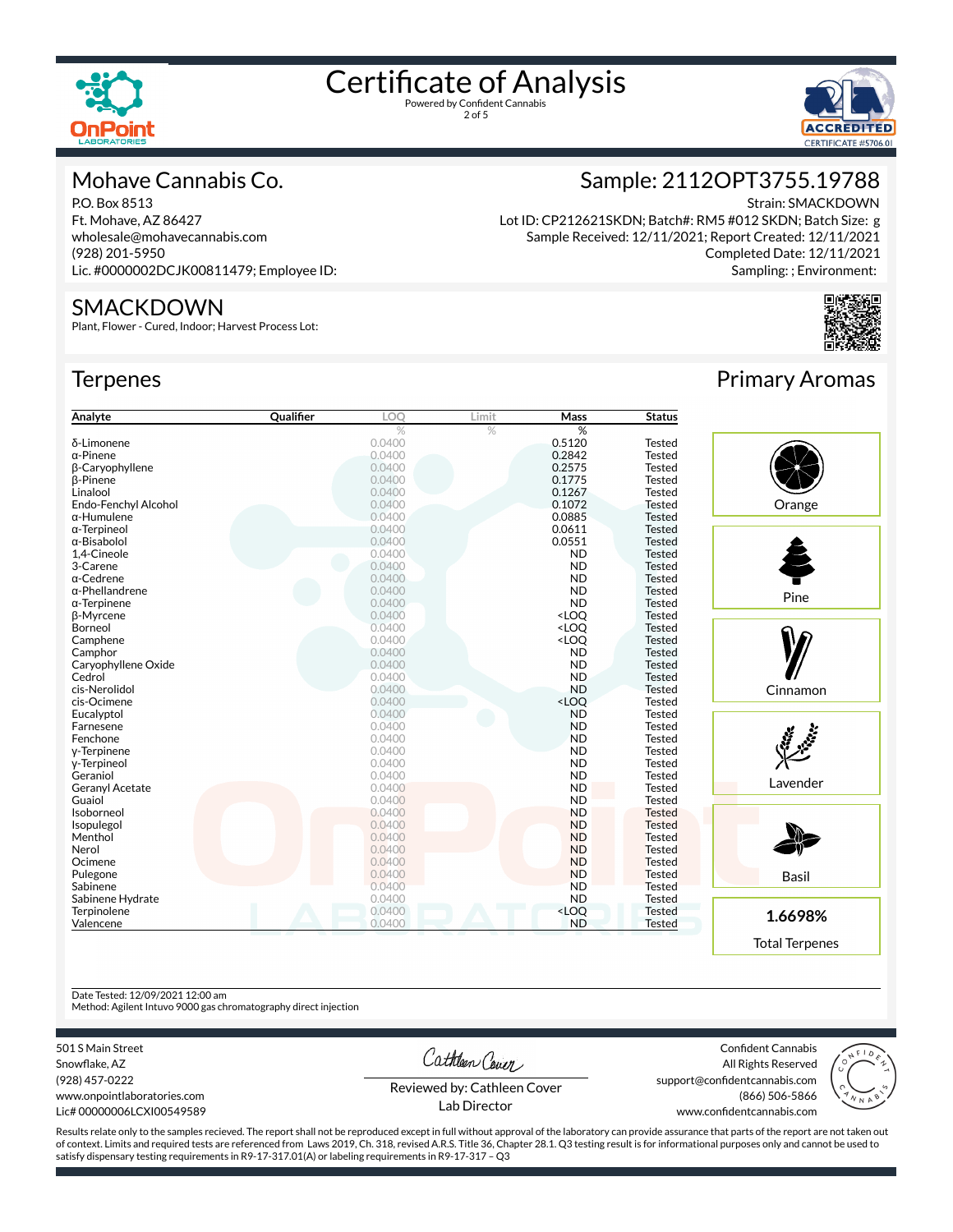

3 of 5



## Mohave Cannabis Co.

P.O. Box 8513 Ft. Mohave, AZ 86427 wholesale@mohavecannabis.com (928) 201-5950 Lic. #0000002DCJK00811479; Employee ID:

#### SMACKDOWN

Plant, Flower - Cured, Indoor; Harvest Process Lot:

satisfy dispensary testing requirements in R9-17-317.01(A) or labeling requirements in R9-17-317 – Q3

## Microbials Pass



Strain: SMACKDOWN

Sampling: ; Environment:

Sample: 2112OPT3755.19788

Lot ID: CP212621SKDN; Batch#: RM5 #012 SKDN; Batch Size: g



| Analyte                                                                                                                                                                                                                                                                                                                                                                                               | Qualifier                   | Limit                          | <b>Units</b>                                     | <b>Status</b> |
|-------------------------------------------------------------------------------------------------------------------------------------------------------------------------------------------------------------------------------------------------------------------------------------------------------------------------------------------------------------------------------------------------------|-----------------------------|--------------------------------|--------------------------------------------------|---------------|
|                                                                                                                                                                                                                                                                                                                                                                                                       |                             | CFU/g                          | CFU/g                                            |               |
| Aspergillus                                                                                                                                                                                                                                                                                                                                                                                           |                             | Not Detected in 1g             | ND                                               | Pass          |
| E. Coli<br>Salmonella                                                                                                                                                                                                                                                                                                                                                                                 |                             | 100,0000<br>Not Detected in 1g | <b>ND</b><br><b>ND</b>                           | Pass<br>Pass  |
|                                                                                                                                                                                                                                                                                                                                                                                                       |                             |                                |                                                  |               |
|                                                                                                                                                                                                                                                                                                                                                                                                       |                             |                                |                                                  |               |
|                                                                                                                                                                                                                                                                                                                                                                                                       |                             |                                |                                                  |               |
|                                                                                                                                                                                                                                                                                                                                                                                                       |                             |                                |                                                  |               |
|                                                                                                                                                                                                                                                                                                                                                                                                       |                             |                                |                                                  |               |
|                                                                                                                                                                                                                                                                                                                                                                                                       |                             |                                |                                                  |               |
|                                                                                                                                                                                                                                                                                                                                                                                                       |                             |                                |                                                  |               |
|                                                                                                                                                                                                                                                                                                                                                                                                       |                             |                                |                                                  |               |
|                                                                                                                                                                                                                                                                                                                                                                                                       |                             |                                |                                                  |               |
|                                                                                                                                                                                                                                                                                                                                                                                                       |                             |                                |                                                  |               |
|                                                                                                                                                                                                                                                                                                                                                                                                       |                             |                                |                                                  |               |
|                                                                                                                                                                                                                                                                                                                                                                                                       |                             |                                |                                                  |               |
|                                                                                                                                                                                                                                                                                                                                                                                                       |                             |                                |                                                  |               |
|                                                                                                                                                                                                                                                                                                                                                                                                       |                             |                                |                                                  |               |
|                                                                                                                                                                                                                                                                                                                                                                                                       |                             |                                |                                                  |               |
|                                                                                                                                                                                                                                                                                                                                                                                                       |                             |                                |                                                  |               |
|                                                                                                                                                                                                                                                                                                                                                                                                       |                             |                                |                                                  |               |
|                                                                                                                                                                                                                                                                                                                                                                                                       |                             |                                |                                                  |               |
|                                                                                                                                                                                                                                                                                                                                                                                                       |                             |                                |                                                  |               |
|                                                                                                                                                                                                                                                                                                                                                                                                       |                             |                                |                                                  |               |
|                                                                                                                                                                                                                                                                                                                                                                                                       | LABORATORIES                |                                |                                                  |               |
|                                                                                                                                                                                                                                                                                                                                                                                                       |                             |                                |                                                  |               |
|                                                                                                                                                                                                                                                                                                                                                                                                       |                             |                                |                                                  |               |
|                                                                                                                                                                                                                                                                                                                                                                                                       |                             |                                |                                                  |               |
| Date Tested: 12/08/2021 12:00 am                                                                                                                                                                                                                                                                                                                                                                      |                             |                                |                                                  |               |
| Method: BioRad qPCR                                                                                                                                                                                                                                                                                                                                                                                   |                             |                                |                                                  |               |
|                                                                                                                                                                                                                                                                                                                                                                                                       |                             |                                |                                                  |               |
| 501 S Main Street<br>Snowflake, AZ                                                                                                                                                                                                                                                                                                                                                                    | Cathleen Cover              |                                | <b>Confident Cannabis</b><br>All Rights Reserved |               |
| MICROBIAL 2<br>SALMONELLA<br>(928) 457-0222                                                                                                                                                                                                                                                                                                                                                           |                             |                                | support@confidentcannabis.com                    |               |
| www.onpointlaboratories.com                                                                                                                                                                                                                                                                                                                                                                           | Reviewed by: Cathleen Cover |                                | (866) 506-5866                                   |               |
| Lic#00000006LCXI00549589                                                                                                                                                                                                                                                                                                                                                                              | Lab Director                |                                | www.confidentcannabis.com                        |               |
| Results relate only to the samples recieved. The report shall not be reproduced except in full without approval of the laboratory can provide assurance that parts of the report are not taken out<br>of context. Limits and required tests are referenced from Laws 2019, Ch. 318, revised A.R.S. Title 36, Chapter 28.1. Q3 testing result is for informational purposes only and cannot be used to |                             |                                |                                                  |               |
|                                                                                                                                                                                                                                                                                                                                                                                                       |                             |                                |                                                  |               |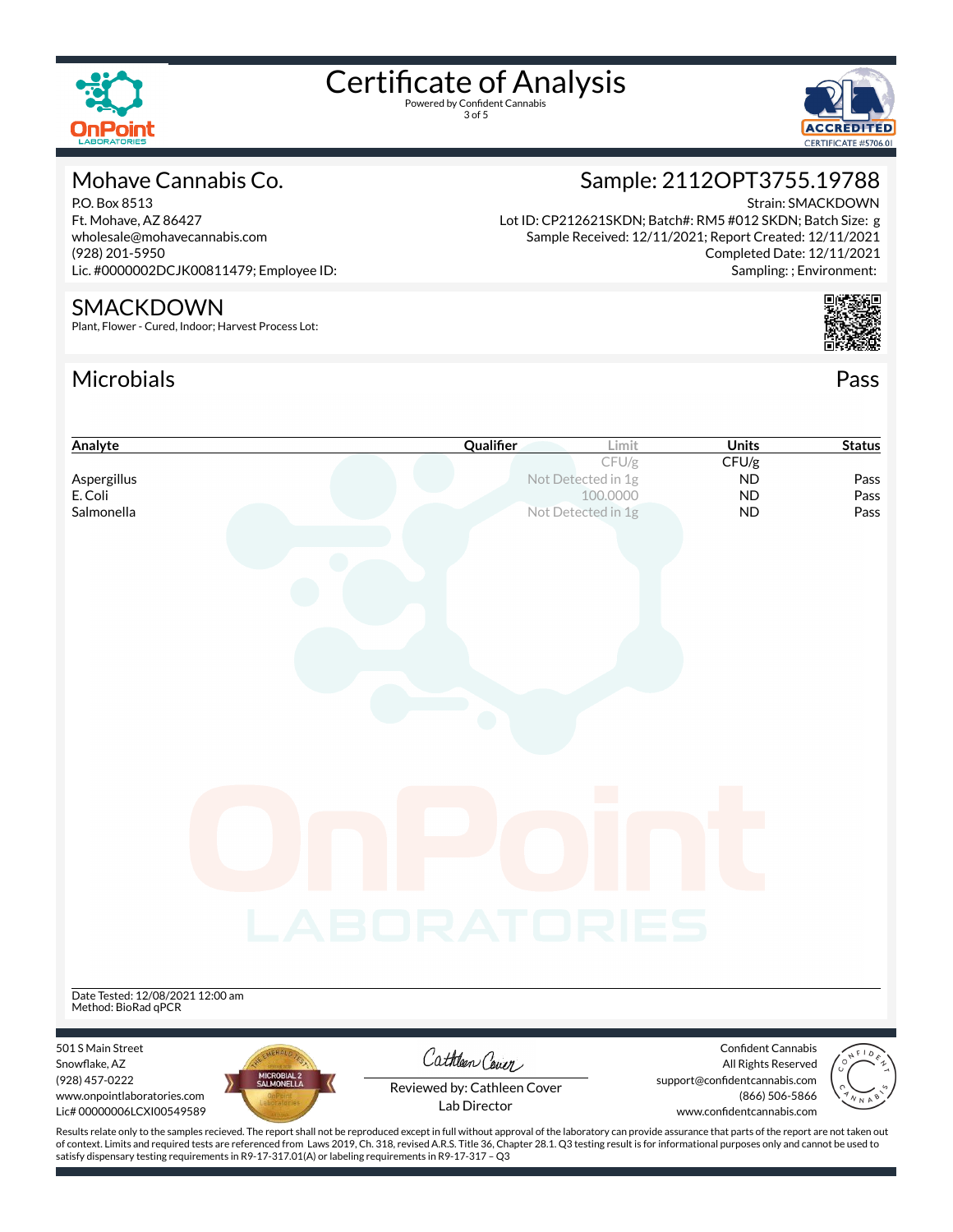

4 of 5



### Mohave Cannabis Co.

P.O. Box 8513 Ft. Mohave, AZ 86427 wholesale@mohavecannabis.com (928) 201-5950 Lic. #0000002DCJK00811479; Employee ID:

#### SMACKDOWN

Plant, Flower - Cured, Indoor; Harvest Process Lot:

## Heavy Metals **Pass**

satisfy dispensary testing requirements in R9-17-317.01(A) or labeling requirements in R9-17-317 – Q3

## Sample: 2112OPT3755.19788

Strain: SMACKDOWN

Lot ID: CP212621SKDN; Batch#: RM5 #012 SKDN; Batch Size: g Sample Received: 12/11/2021; Report Created: 12/11/2021 Completed Date: 12/11/2021 Sampling: ; Environment:



|                                  | Analyte                                                                                                                                                                                            | Qualifier    | Mass                                                                     | LOQ    | Limit   | <b>Status</b>                                   |  |
|----------------------------------|----------------------------------------------------------------------------------------------------------------------------------------------------------------------------------------------------|--------------|--------------------------------------------------------------------------|--------|---------|-------------------------------------------------|--|
|                                  |                                                                                                                                                                                                    |              | <b>PPB</b>                                                               | PPB    | PPB     |                                                 |  |
|                                  | Arsenic                                                                                                                                                                                            |              | <b>ND</b>                                                                | 200.00 | 400.00  | Pass                                            |  |
|                                  | Cadmium                                                                                                                                                                                            |              | $<$ LOQ                                                                  | 200.00 | 400.00  | Pass                                            |  |
|                                  | Lead                                                                                                                                                                                               |              | <loq< td=""><td>500.00</td><td>1000.00</td><td>Pass</td><td></td></loq<> | 500.00 | 1000.00 | Pass                                            |  |
|                                  | Mercury                                                                                                                                                                                            |              | <loq< td=""><td>600.00</td><td>1200.00</td><td>Pass</td><td></td></loq<> | 600.00 | 1200.00 | Pass                                            |  |
|                                  |                                                                                                                                                                                                    |              |                                                                          |        |         |                                                 |  |
|                                  |                                                                                                                                                                                                    |              |                                                                          |        |         |                                                 |  |
|                                  |                                                                                                                                                                                                    |              |                                                                          |        |         |                                                 |  |
|                                  |                                                                                                                                                                                                    |              |                                                                          |        |         |                                                 |  |
|                                  |                                                                                                                                                                                                    |              |                                                                          |        |         |                                                 |  |
|                                  |                                                                                                                                                                                                    |              |                                                                          |        |         |                                                 |  |
|                                  |                                                                                                                                                                                                    |              |                                                                          |        |         |                                                 |  |
|                                  |                                                                                                                                                                                                    |              |                                                                          |        |         |                                                 |  |
|                                  |                                                                                                                                                                                                    |              |                                                                          |        |         |                                                 |  |
|                                  |                                                                                                                                                                                                    |              |                                                                          |        |         |                                                 |  |
|                                  |                                                                                                                                                                                                    |              |                                                                          |        |         |                                                 |  |
|                                  |                                                                                                                                                                                                    |              |                                                                          |        |         |                                                 |  |
|                                  |                                                                                                                                                                                                    |              |                                                                          |        |         |                                                 |  |
|                                  |                                                                                                                                                                                                    |              |                                                                          |        |         |                                                 |  |
|                                  |                                                                                                                                                                                                    |              |                                                                          |        |         |                                                 |  |
|                                  |                                                                                                                                                                                                    |              |                                                                          |        |         |                                                 |  |
|                                  |                                                                                                                                                                                                    |              |                                                                          |        |         |                                                 |  |
|                                  |                                                                                                                                                                                                    |              |                                                                          |        |         |                                                 |  |
|                                  |                                                                                                                                                                                                    |              |                                                                          |        |         |                                                 |  |
|                                  |                                                                                                                                                                                                    |              |                                                                          |        |         |                                                 |  |
|                                  |                                                                                                                                                                                                    | LABORATORIES |                                                                          |        |         |                                                 |  |
|                                  |                                                                                                                                                                                                    |              |                                                                          |        |         |                                                 |  |
|                                  |                                                                                                                                                                                                    |              |                                                                          |        |         |                                                 |  |
|                                  |                                                                                                                                                                                                    |              |                                                                          |        |         |                                                 |  |
| Date Tested: 12/09/2021 12:00 am |                                                                                                                                                                                                    |              |                                                                          |        |         |                                                 |  |
| Method: Agilent 7800 ICP MS      |                                                                                                                                                                                                    |              |                                                                          |        |         |                                                 |  |
|                                  |                                                                                                                                                                                                    |              |                                                                          |        |         |                                                 |  |
| 501 S Main Street                |                                                                                                                                                                                                    |              | Cathleen Cover                                                           |        |         | Confident Cannabis                              |  |
| Snowflake, AZ<br>(928) 457-0222  | <b>HEAVY METALS</b>                                                                                                                                                                                |              |                                                                          |        |         | All Rights Reserved                             |  |
| www.onpointlaboratories.com      | IN HEMP OIL                                                                                                                                                                                        |              | Reviewed by: Cathleen Cover                                              |        |         | support@confidentcannabis.com<br>(866) 506-5866 |  |
| Lic# 00000006LCXI00549589        |                                                                                                                                                                                                    |              | Lab Director                                                             |        |         | www.confidentcannabis.com                       |  |
|                                  | Results relate only to the samples recieved. The report shall not be reproduced except in full without approval of the laboratory can provide assurance that parts of the report are not taken out |              |                                                                          |        |         |                                                 |  |
|                                  | of context. Limits and required tests are referenced from Laws 2019, Ch. 318, revised A.R.S. Title 36, Chapter 28.1. Q3 testing result is for informational purposes only and cannot be used to    |              |                                                                          |        |         |                                                 |  |